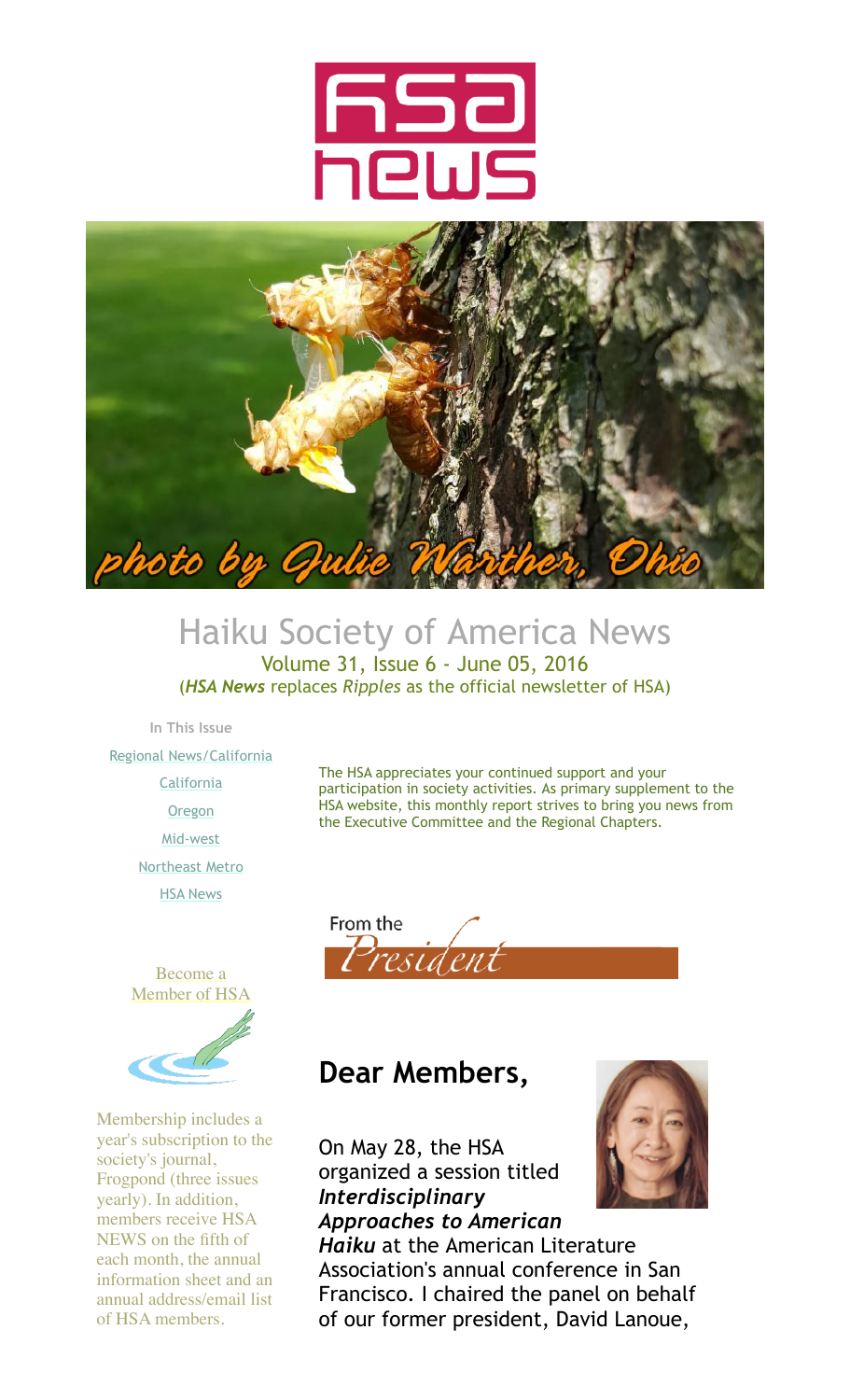#### *[Join Now!](http://www.hsa-haiku.org/join.htm)*



Like us on Facebook. Share news, poems, discussions! See photos from some recent gatherings of the poetic kind.



Follow us on Twitter: Twitter@hsa\_haiku

#### **[.haiku](http://www.hsa-haiku.org/haiku-column.htm)**

Check out the ".haiku" column at the HSA webpage, please. Gene Myers shares tools and tips available to haiku poets.

View our web sampler and excerpts from previous issues of *[Frogpond](http://www.hsa-haiku.org/frogpond/previousissues.html)*.

who couldn't attend due to a schedule conflict. The scheduled speakers were, Ce Rosenow, Eve Luckring and Ian Marshall. Unfortunately, Ce could not attend the conference due to a sudden illness (thankfully not serious). Our local member, Beverly Acuff Momoi, read Ce's paper on her behalf. You will find a brief report by Beverly in this newsletter. In addition to our regional quarterly meetings, we encourage our members to attend other haiku events to deepen their haiku knowledge and to promote haiku to non-members.

At the ALA haiku panel, I learned the word, 'geophony' (meaning sounds, such as wind and waves, produced by nonliving elements of the natural world) from a speech by Ian Marshall. Since 'wind' or 'rain' are geophony, I went to my Japanese saijiki to seek further inspiration.

There are many summer wind kigo in Japanese.

焠ܖ氱 (kurohae - black south wind): south wind during June rainy season ጮܖ氱 (shirohae - white south wind): south wind after June rainy season Ἆᵚ氱ҁkÙjakuf˚ - yellow sparrow wind: south east wind during May and June

There is no 梅雨 ('tsuyu' - plum rain), a rainy season in June, in San Francisco where I live. But 'kurohae' helps me go back to my Tokyo days when I tried to find a snail among hydrangeas on the way to school, or became disgusted by mold on my food during a month-long rainy season. 'Shirohae' makes me think about the white shirt I wore in middle school and the sails floating in San Francisco Bay. The last one, 'kÙjakuf˚' may be the most interesting. Ancient Chinese believed that when this 'yellow sparrow wind' - a wet wind - blows, fish change themselves into sparrows. The sea might have become too hot for fish and they would have escaped to the sky. Sometimes I am glad to belong to a very imaginative culture.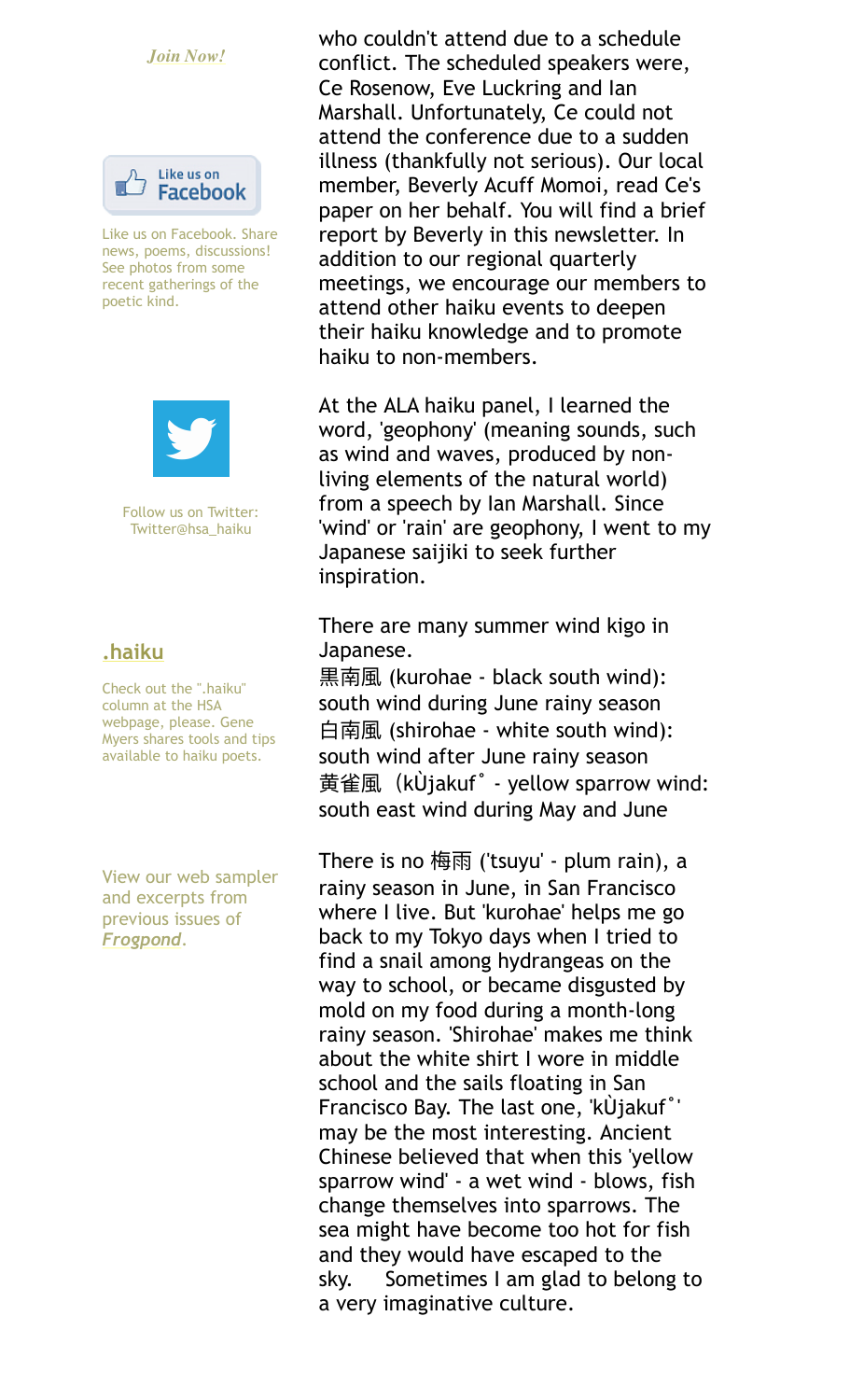The following Japanese kigo related to 'rain' may be impossible to use in English haiku. No one will know what these kigo are about.

**薬降る (kusuri furu - medicine rain)** May 5 on the lunar calendar was called 'kusuribi' (medicine day). Ancient people believed medicine was effective if one used raindrops gathered in bamboo joints to dissolve it. Also, it was believed, when rain fell on that day, all kinds of harvests would be abundant in the following year.

虎が雨 (tora ga ame - Lady Tora's rain) Soga brothers were slain on May 28 on the lunar calendar after slashing their father's killer 20 years after his death. Lady Tora, a lover of one of the brothers, shed tears for their deaths and the rain on that day was then called 'Tora's rain.' This story has been popular in Kabuki and Bunraku, the Japanese puppet theater.

I am not a nature person and I don't go hiking or kayaking. In a way I am a 'deskhaiku' poet. However, a ginko - haiku walk - coordinated by HSA local groups would be a great opportunity for you to get inspiration and write haiku. When I was in Tokyo in April, my Japanese friend invited me to a mini-ginko in the park.

At the pond, we met a group of people with their big cameras. They wore jackets with 'Kingfisher Photo Club' logo. I was told they normally would wait for a few hours until a kingfisher, which was rare in Tokyo, came to the pond. In a way, we, haiku poets, are luckier than those amateur photographers. If we cannot encounter a precious kingfisher (a summer kigo), we can write about the absence of it. 'Silence' can be a great element of haiku geophony.

ocean wind goldfish waits for the cue to change into a sparrow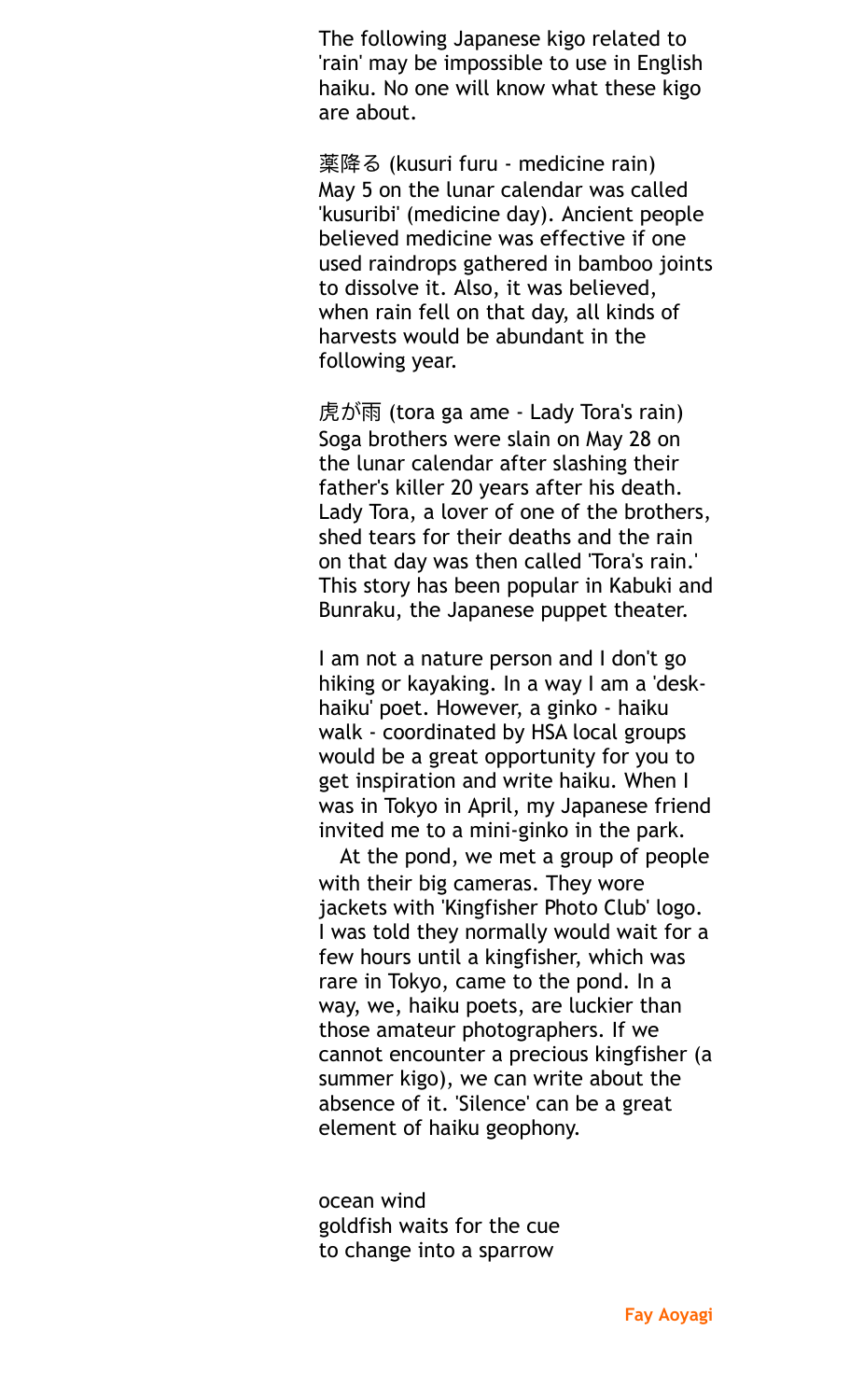### **Regional News**

**California Deborah Kolodji** 



### **Haiku Poets of Northern California**

The Haiku Poets of Northern California met for our spring quarterly meeting on April 17, 2016 at Fort Mason in San Francisco. The following people were present: Mimi Ahearn, Susan Antolin, Betty Arnold, Stephanie Baker, Sherry Barto, Lynda Beigel, Chuck Brickley, Bruce Feingold, Abigail Friedman, Garry Gay, David Grayson, Carolyn Hall, June Hymas, Deborah P Kolodji, Patricia Machmiller, Beverly Acuff Momoi, RenÈe Owen, Linda Papanicolaou, Cheryl Pfeil, Sharon Pretti, Carol Steele, and Joan Zimmerman.

 After welcoming everyone to the spring meeting, Garry introduced our featured reader, Sharon Pretti, who has been writing and publishing poetry for many years (primarily haiku for the past three years). She lives in San Francisco and works as a medical social worker at Laguna Honda Hospital. Her favorite part of her job is running a bi-weekly poetry workshop for the patients. She has also led poetry groups for seniors at several Bay Area assisted living facilities. Sharon performed her reading entirely without notes and introduced each grouping of poems with a few words of context and back story. From her reading:

further into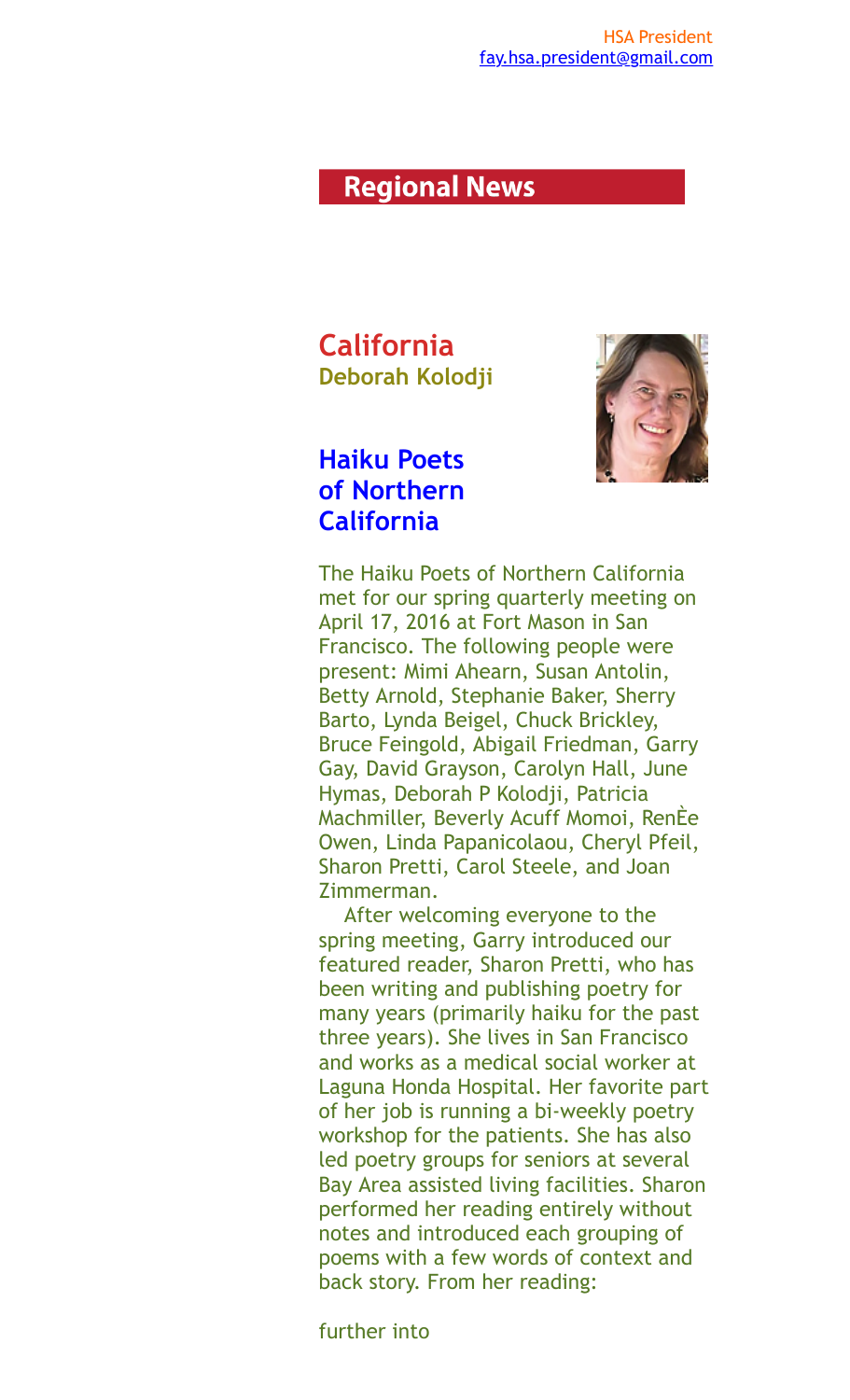the same war white breath on the window

*Acorn 34* Spring 2015

After the reading, we went around the circle with a round of introductions and haiku. Garry then made several announcements, including that our spring meeting happened to fall this year on International Haiku Poetry Day. Garry passed around a tri-fold flier with the results of the 2016 San Francisco International Rengay Contest, for which he served as the judge. Top prize this year went to Michael Dylan Welch and Sonja Arntzen. Second place went to Stephanie Baker, Sherry Barto and Chuck Brickley, all of whom were present and read their winning rengay to the group. Full results and judge's comments can be found on the HPNC website at [www.hpnc.org.](http://www.hpnc.org/) Bruce Feingold then announced that the Touchstone Award results were available on the Haiku Foundation website with a number of poems by HPNC members, including one by Patricia Machmiller, who was present at the meeting and recited her winning haiku.

Garry mentioned that long-time HPNC member Tom Tico passed away (see the previous newsletter for a brief memorial note), and shared a few of his memories of Tom from back in the days when HPNC would meet in members' homes. Chuck Brickley and Sue Antolin also shared a few words about Tom, particularly noting his complete devotion to haiku and his thoughtfulness in reaching out to new poets.

Carolyn Hall announced that New Zealand poet Sandra Simpson will be in the Bay Area in July and would very much like to get together with local haiku poets while she is here. Carolyn will host a gathering at her Santa Rosa home on July 10, and there may also be a chance to go out to dinner with Sandra on the following day in San Francisco. Please contact Carolyn for details.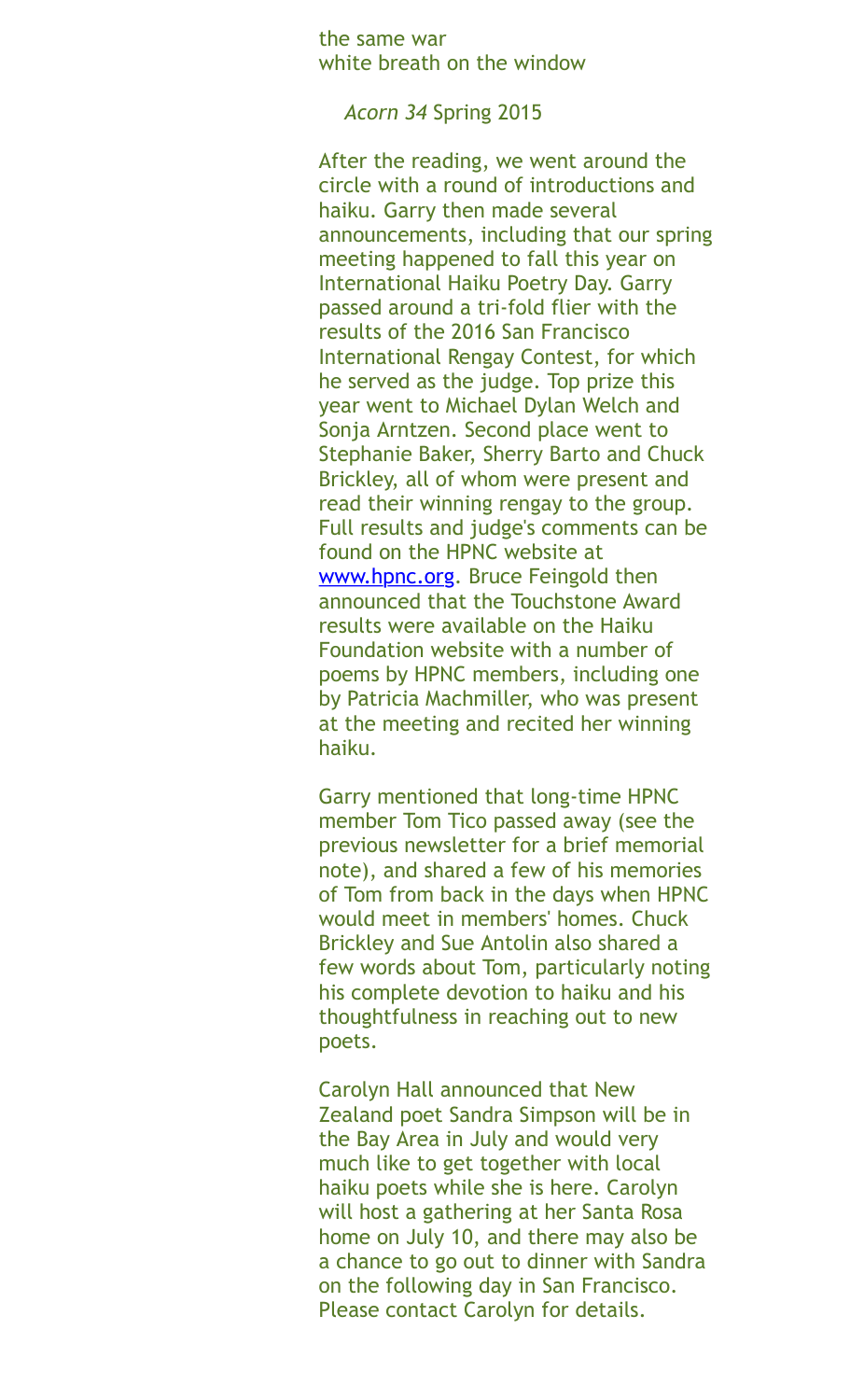Garry reminded the group that the Two Autumns reading will be on August 28 and will feature Michele Root-Bernstein, June Hymas, Michael Sheffield and Robert Gilliland. Mark your calendars for this special event! Garry also shared a few details about the annual Haiku Circle event hosted by vincent tripi, Joyce Clement, Jeannie Martin, and Peter Newton in Northfield, MA. Patricia Machmiller and Debbie Kolodji, both of whom have attended the event in the past, said it is an excellent day full of haiku lectures, workshops, readings, and socializing and is well worth the trip. Details online at haikucircle.com. Garry then mentioned the Ukaih Haiku festival and contest, in which he won an honorable mention this year. He then passed around a copy of Ernest J. Berry's new book Getting On (Red Moon Press, 2016), a collection of poems that won or placed in some international competition between 1995 and 2005.

Following a break for food and socializing, Susan Antolin introduced our special guest, Abigail Friedman, visiting from Washington, D.C. Abigail began composing haiku while living in Japan as the only non-Japanese member of a haiku group. Her book, The Haiku Apprentice: Memoirs of Writing Poetry in Japapn, captures that experience. When she returned to the U.S., she continued writing haiku, making the transition to writing poetry in English. In 2006, she moved to Quebec City, where she founded a French/English bilingual haiku group. She now lives in Northern Virginia and just this year founded another haiku group, the SuperNOVA Haiku Group (that's a pun because NOVA is the acronym for Northern Virginia). Abigail has won many awards including first prize in the 2014 Mainichi haiku contest. In addition to The Haiku Apprentice, her other books include I Wait for the Moon (a translation of the work of contemporary haiku master Momoko Kuroda) and Street Chatter Fading, a collection of Abigail's own poetry. All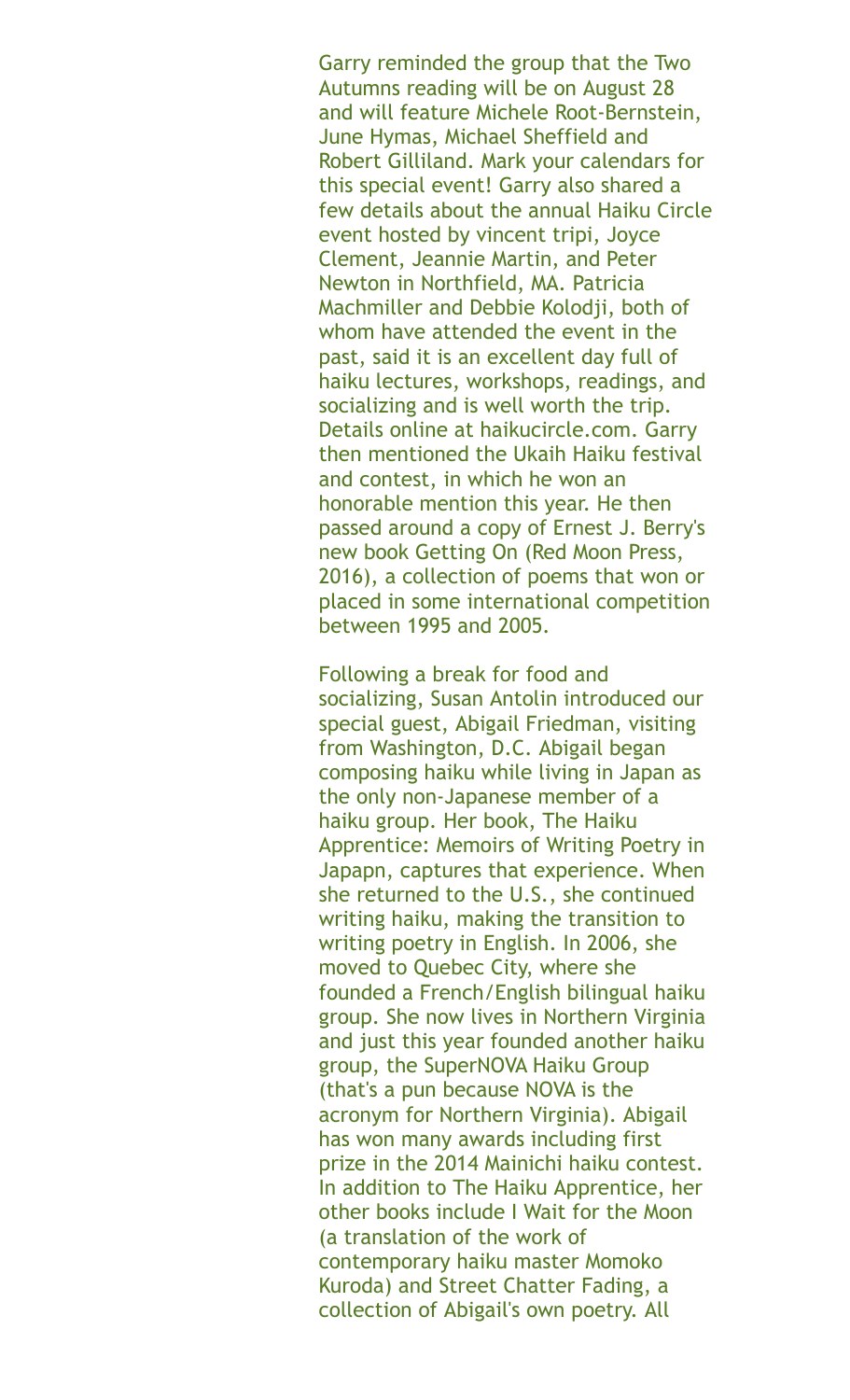three books were available for sale at the meeting. Abigail presented a talk entitled *Reading Haiku Beyond Borders,* along with accompanying PowerPoint slides with the haiku she referenced throughout the lecture. This talk was adapted from one that she first gave last fall to a Japanese audience, when she was the keynote speaker at the 25th anniversary of AOI, a Japanese nationwide haiku organization.

In part one of her talk, Abigail discussed universality in haiku, providing several examples of haiku that are easy to understand regardless of cultural differences. These haiku are accessible; anyone can read these poems and be inspired. Haiku with universal appeal are often image-based, allow the reader to imagine what is described, and resonate at a primal level. One of the many examples she provided is this one by Basho: "on a withered branch / a crow sits / autumn evening". Some haiku, though not image-based, still have universal appeal, such as this one by Shiki: "I who am going / and you who remain / two autumns".

Next, Abigail addressed cultural perspectives in haiku, noting that our cultural vantage point influences our reading and writing of haiku. Abigail's own haiku "window closed, / up to the seventh floor / cascading cries of the cicada" provided a good example of how readers from different cultures can interpret a haiku differently. For Abigail, the sound of the cicada was an annoyance, made all the more so in that it penetrated the closed window all the way up on the seventh floor. Japanese readers, however, do not consider the sound of the cicada to be an annoyance but rather an appealing and beautiful sound, so this haiku was confusing to them. Other haiku she discussed relied on knowledge of cultural mythology to fully understand or at least required an appreciation of another culture's associations with particular landscapes (that walking out into the snow-covered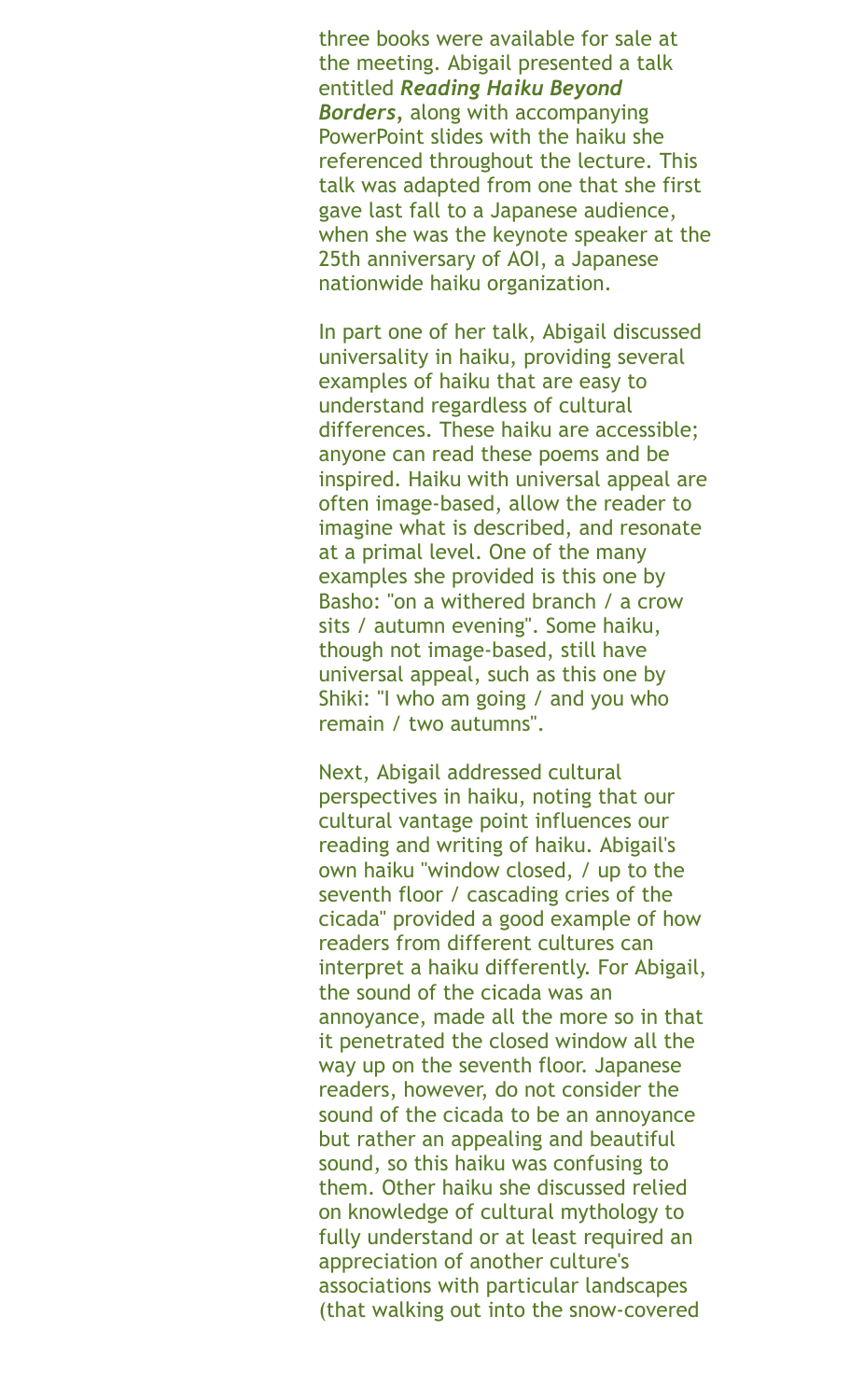terrain in Quebec would convey a sense of home rather than of danger, for example) for the intended meaning to come through.

In the last part of her talk, Abigail discussed the individual in haiku, asking, "How much do we need to know of the personal context of the poet to understand a haiku?" While you do not always need to know the individual context, haiku are often made richer if you do know something about the poet's circumstances. For this haiku by Momoko Kuroda, "village of my youth- / that distant mountain cherry / this child evacuee", it helps to know that the poet was six years old during the fire bombings of Tokyo and was evacuated to the small town of Nasu, where she spent years in the countryside. When she would look at distant cherry trees, she thought they were blooming just for her. Kuroda wrote this haiku in her 70s, which also reminds us that haiku do not have to always come from the poet's immediate circumstances, but can also come from memory. In her concluding remarks, Abigail noted that while the haiku we love on first reading are wonderful, the haiku that take a little more work to love also give us much to enjoy. Abigail's talk was very well-received and her visit to San Francisco to meet with us was much appreciated by all. We hope she will come again soon!

In other news after the spring meeting, a group of HPNC members attended a haiku panel at the American Literature Association conference in San Francisco on May 28. Eve Luckring and Ian Marshall presented papers and Bev Momoi stepped in to read a talk by Ce Rosenow, who was unable to attend. A group, including Eve, Bev, Fay Aoyagi, David Grayson, Patrick Gallagher, Susan Antolin, and Bev's husband, Kat Momoi, went out to dinner afterwards at the Plant CafÈ on Pier 3.

The following are recently published books by HPNC members: *Street Chatter Fading,* a new collection of Abigail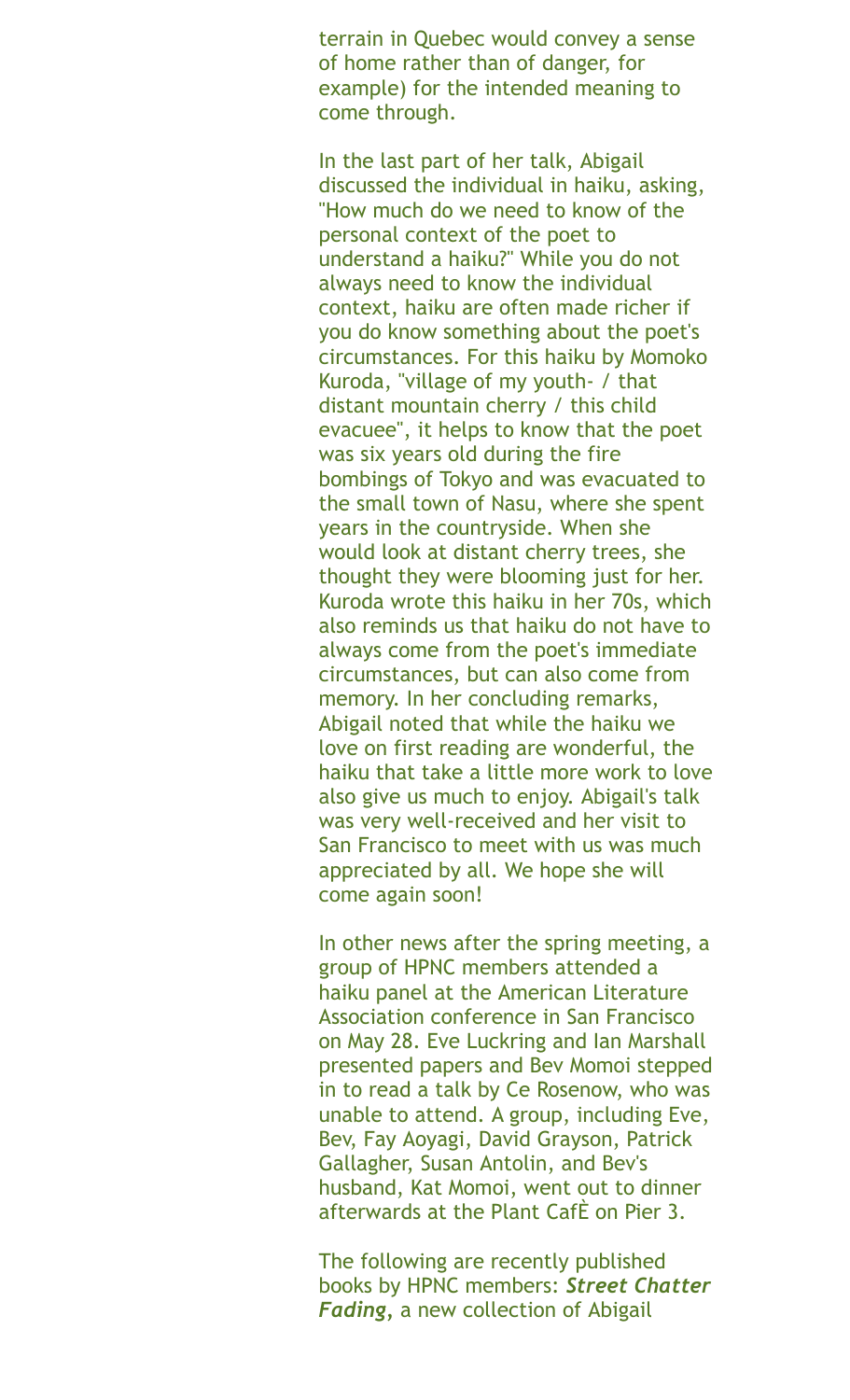Friedman's haiku, published in letterpress by Larkspur Press; *Discovering Fire,* David Grayson's first collection of essays and haiku, published by Red Moon Press; *Getting On,* a new collection of award-winning haiku by Ernest J. Berry, also published by Red Moon Press; *UNBOUND*, Cheryl Pfeil's new collection of letterpress haiku cards, included in the North Bay Letterpress Art Show at Kitty Hawk Gallery in Sebastopol, June 4-July 26; and *Bamboo Secrets: One Woman's Quest through the Shadows of Japan,* by Patricia Dove Miller published in May 2016 by Illuminated Owl Press.

Submitted by Susan Antolin

## **Haiku San Diego (Southern California)**

April 10, 2016, Haiku San Diego (HSD) Regular Monthly Meeting. Few of us braved the blustery, winter-like weather and freeway accidents to meet, but meet we did. Attendees: Naia (facilitator), Anita Guenin, and Claudia Poquoc.

May 8, 2016, Haiku San Diego (HSD) Regular Monthly Meeting. Attendees: Naia (facilitator), Scott Galasso, Anita Guenin, Carol Judkins, Karen Stromberg, and drop-in guest Don Witmer.

Robert Witmer's latest book, *Finding A Way,* was gifted to our group by his brother, Don Witmer. Don joined our meeting to introduce us to Robert's new book and tell us a bit about Robert and his approach to haiku. We were so pleased to welcome Don. Members are sharing *Finding A Way* so that we all have a chance to connect with and enjoy Robert's haiku. (Robert Witmer lives in Tokyo, Japan, with his wife Aiko. They have two children, Layla and Alex. Robert teaches at the Faculty of Liberal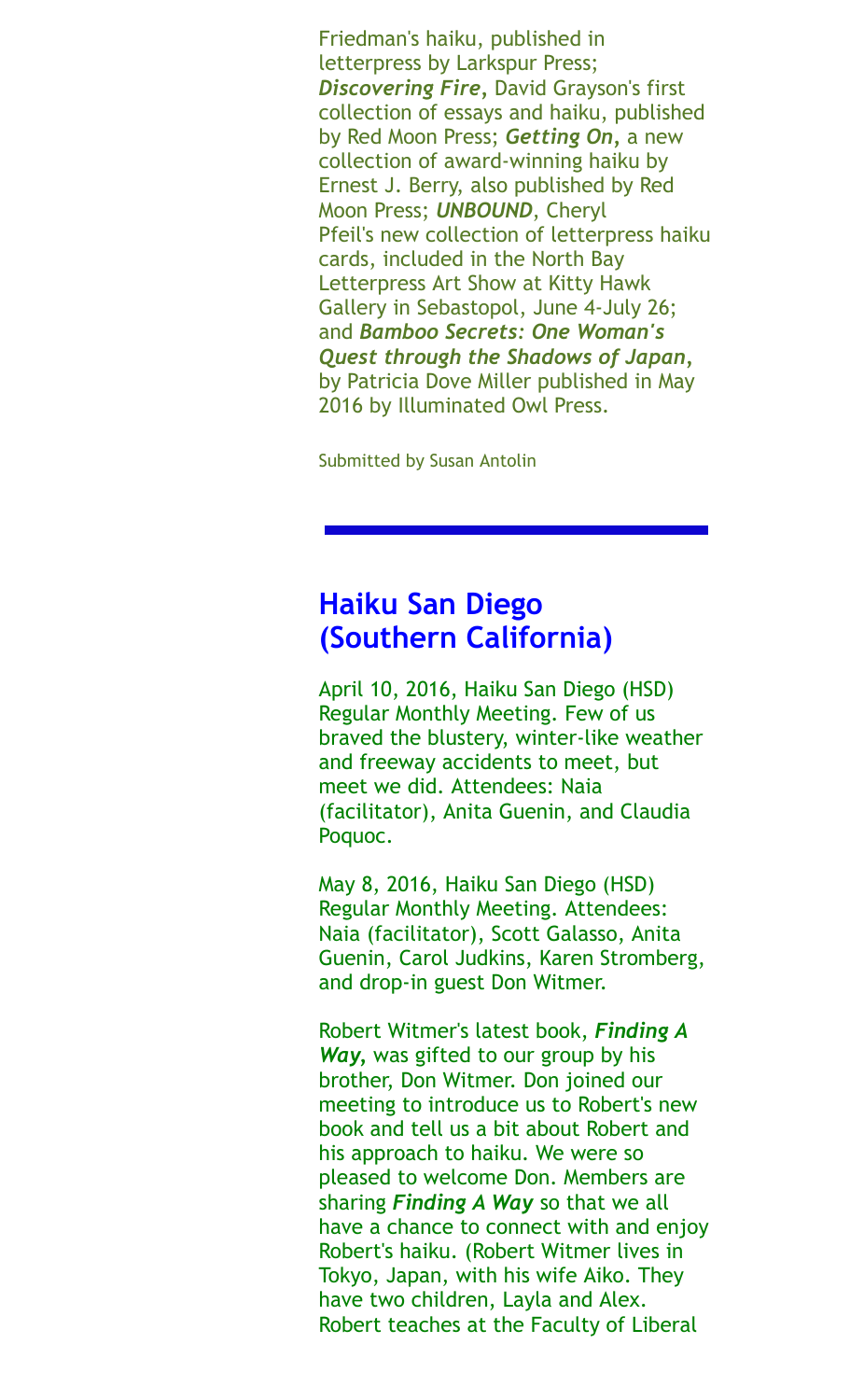Arts, Sophia University, where he has worked for the past 35 years. His book was published in April 2016 and is available at Amazon-dot-com, among other places.)

Our April and May two-month topic built upon, yet shifted from, March's study of *The "Simple" Haiku: Complex Crafting and the Impression after the Words Fall Away.* Over the course of the two months we discussed *Meaning in Haiku,* the title of a Charles Trumbull article in *Frogpond 35.3*, pages 92-115. We explored the two questions he posed to himself when editor of *Modern Haiku:*  1. What does "meaning" mean?

2. What meaning do I expect from a haiku?

Our discussion encompassed the issues of the feeling of meaning, and its intangible nature,

readily graspable meaning,

coloration to plain sense writing that deepens but doesn't change the image,

- too much meaning,
- \* spoon-fed meaning,
- purely descriptive language,

a question asked by John Ciardi, who,

in Trumbull's words, "asks not what a poem means but rather how a poem means" and the devices used to bring power to the poetry, not to the meaning per se, and

the wordless poem - what we are left with when the words fall away.

During the final segment of our April and May meetings, HSD members participated in an anonymous haiku workshop.

> submitted by Naia Temecula, CA

# **Southern California Haiku Study Group**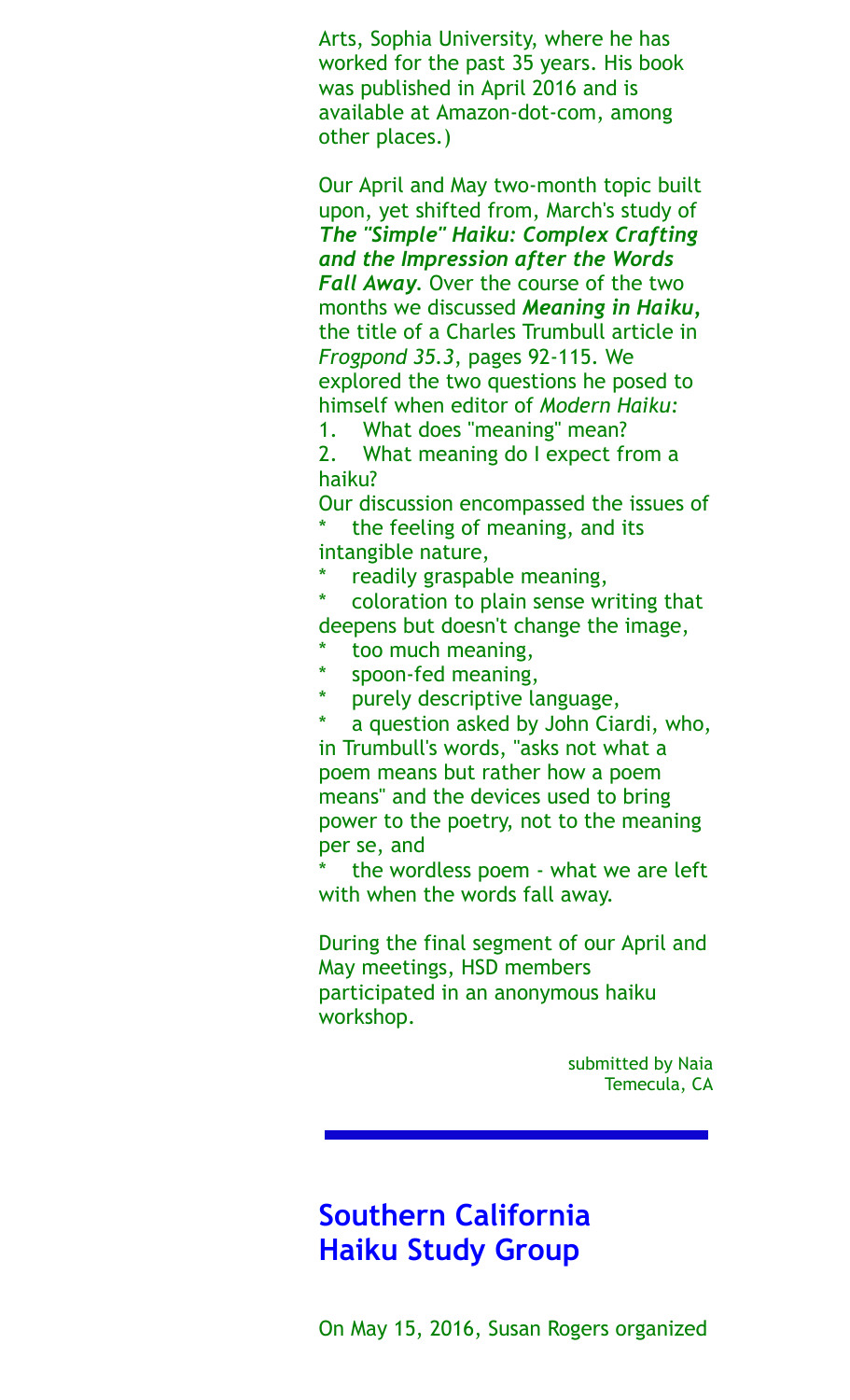a ginko and haiku reading with tea at the Whispering Pines Tea House in Glendale (shoseianteahouse.com). Tea service was coordinated by Ginna Claire Nguyen. Shoseian is located in Brand Park,1601 West Mountain Street, was built in 1974 through combined efforts of the Sister Cities of Glendale and Higashi-Osaka, Japan is one of the few traditional Japanese Teahouses open to the public in the United States. Spearheaded by Mrs. Otto Neufeld, local Glendale educator and prominent citizen, the Teahouse represents the spirit of goodwill, lasting peace and friendship between the people of Japan and the United States. Given the name "Shoseian" or "Whispering Pine Teahouse" by the Fifteenth Grand Tea Master of the Urasenke School of Tea in Japan, the Teahouse is designated an official Tearoom. Dr.Yamazaki of Higashi-Osaka provided initial support for the Teahouse and Gardens.

The Teahouse design is by architect Hayahiko Takase.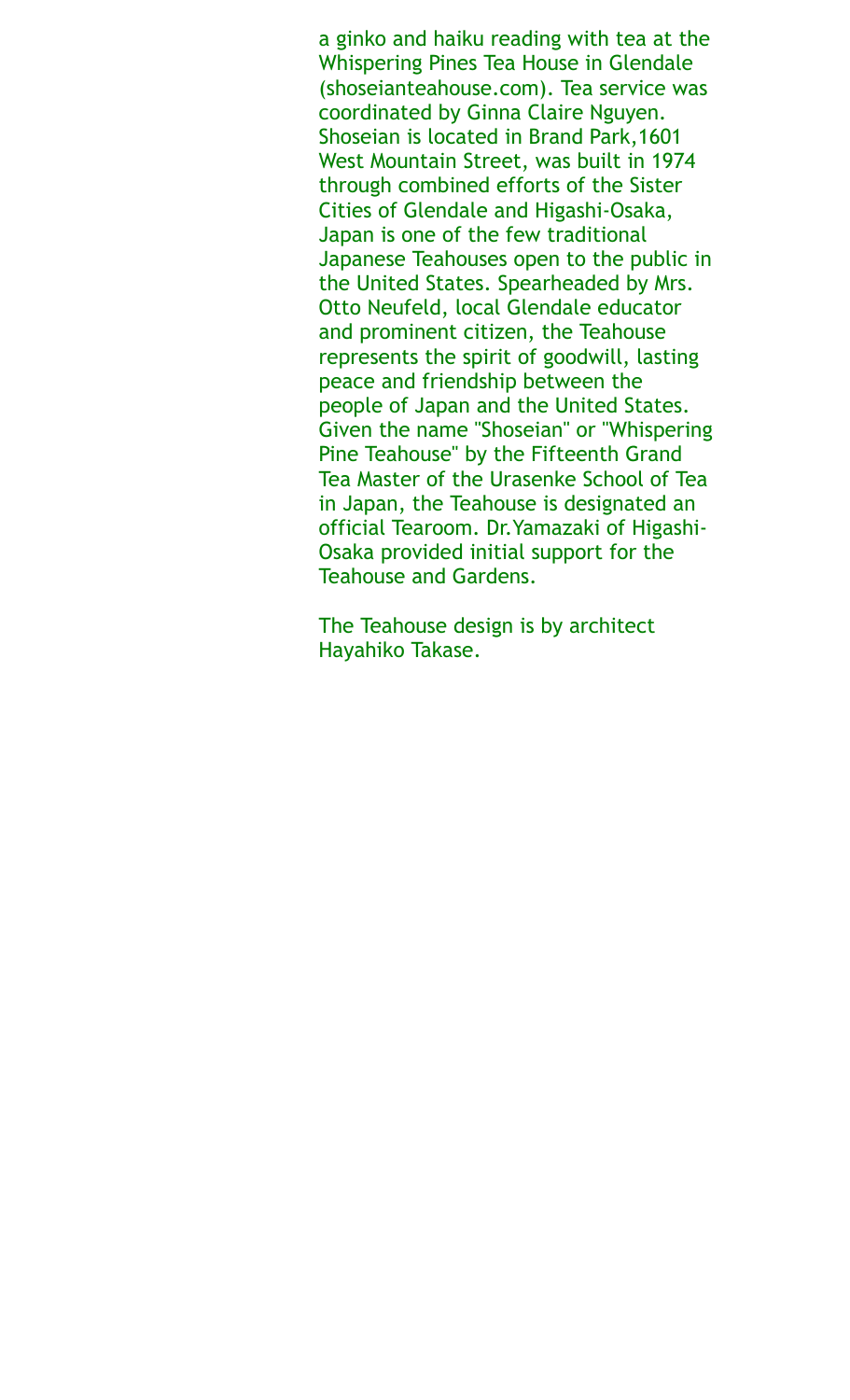

Susan Rogers in front of the Whispering Pines Tea House, Glendale, CA

Susan Rogers, Mary Torregrossa, Kimberly Esser, Chris Wesley, D'Ellen, Deborah P Kolodji, Peggy Castro, Yvette Nicole Kolodji, Patricia Wakimoto, Toni Steele, and Sharon Yee were among the haiku readers. Chris Wesley accompanied the readers on guitar.



Peggy Castro (left), D'Ellen in the Whispering Pines Tea House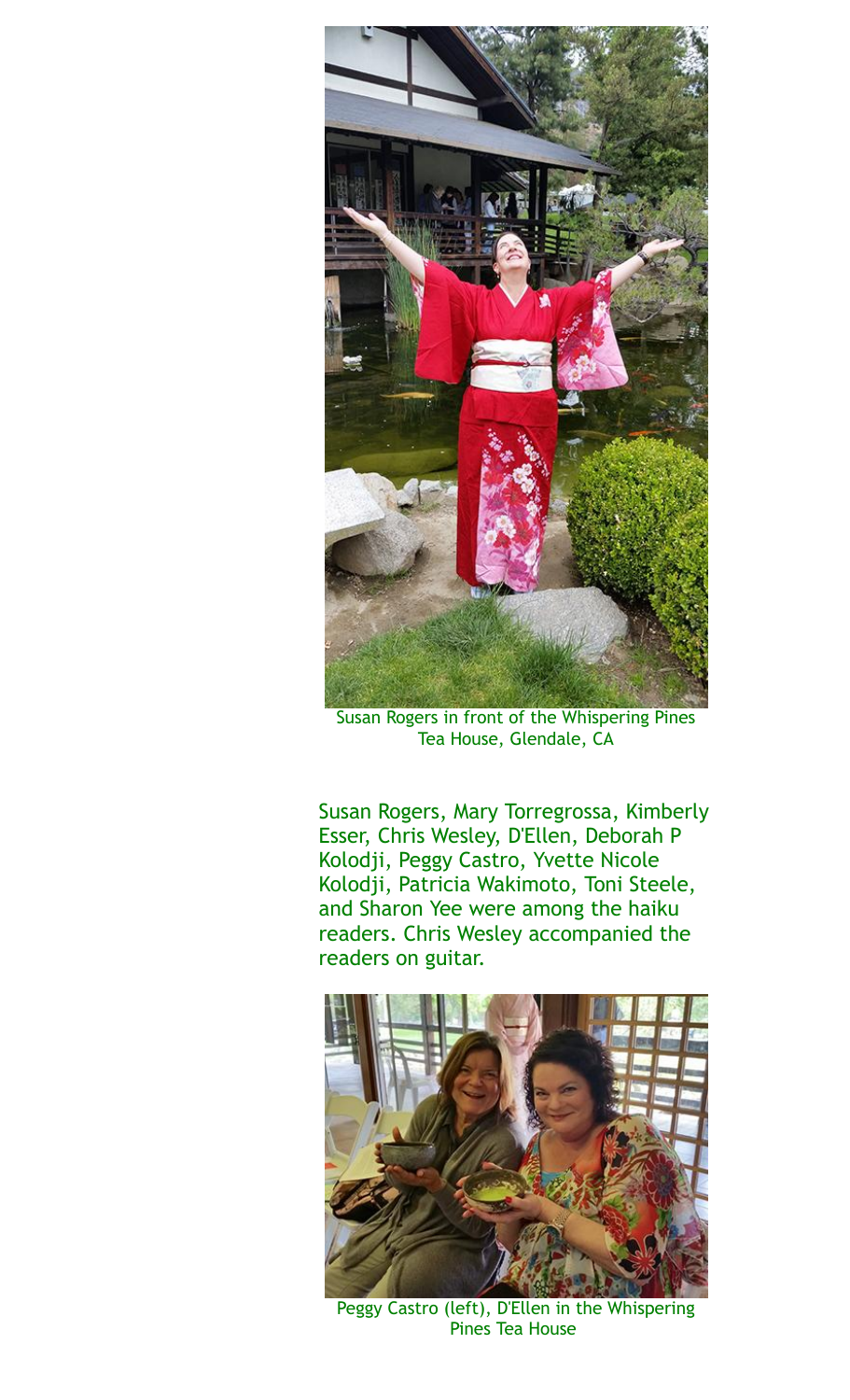On May 21, 2016, the monthly workshop was coordinated by Greg Longenecker, who led a writing session on one-liners. Participants brought 3 line haiku that they wanted to workshop into one-line haiku. The meeting was attended by Marcia Behar, Elva Lauter, Wakako Rollinger, Kim Esser, James Won, Bill Hart, Lynn Algood, Janis Lukstein, Vibiana Aparicio-Chamberlin, and Greg Longenecker.

The June 18th workshop will be the last Southern California Haiku Study Group workshop at the museum for about a year. The Pacific Asia Museum is closing down for seismic retrofits. It is anticipated to re-open in June of 2017. Meanwhile, the SCHSG will continue meeting monthly. The August 2018 meeting, with special guest David Lanoue, will take place at the Whispering Pines Tea House in Brand Park in Glendale on August 20th. The location of the July 16th meeting is yet to be announced.

The deadline to submit to the annual SCHSG anthology is June 15.

submitted by Deborah P Kolodji

### **Oregon Shelley Baker-Gard**

Remember to register for the Regional conference in Portland, Oregon, August



12th-14th. The conference has events Friday evening, all day Saturday, and Sunday morning. You are, however, perfectly welcome to attend just one or two days. The conference will offer workshops, anthology readings, fun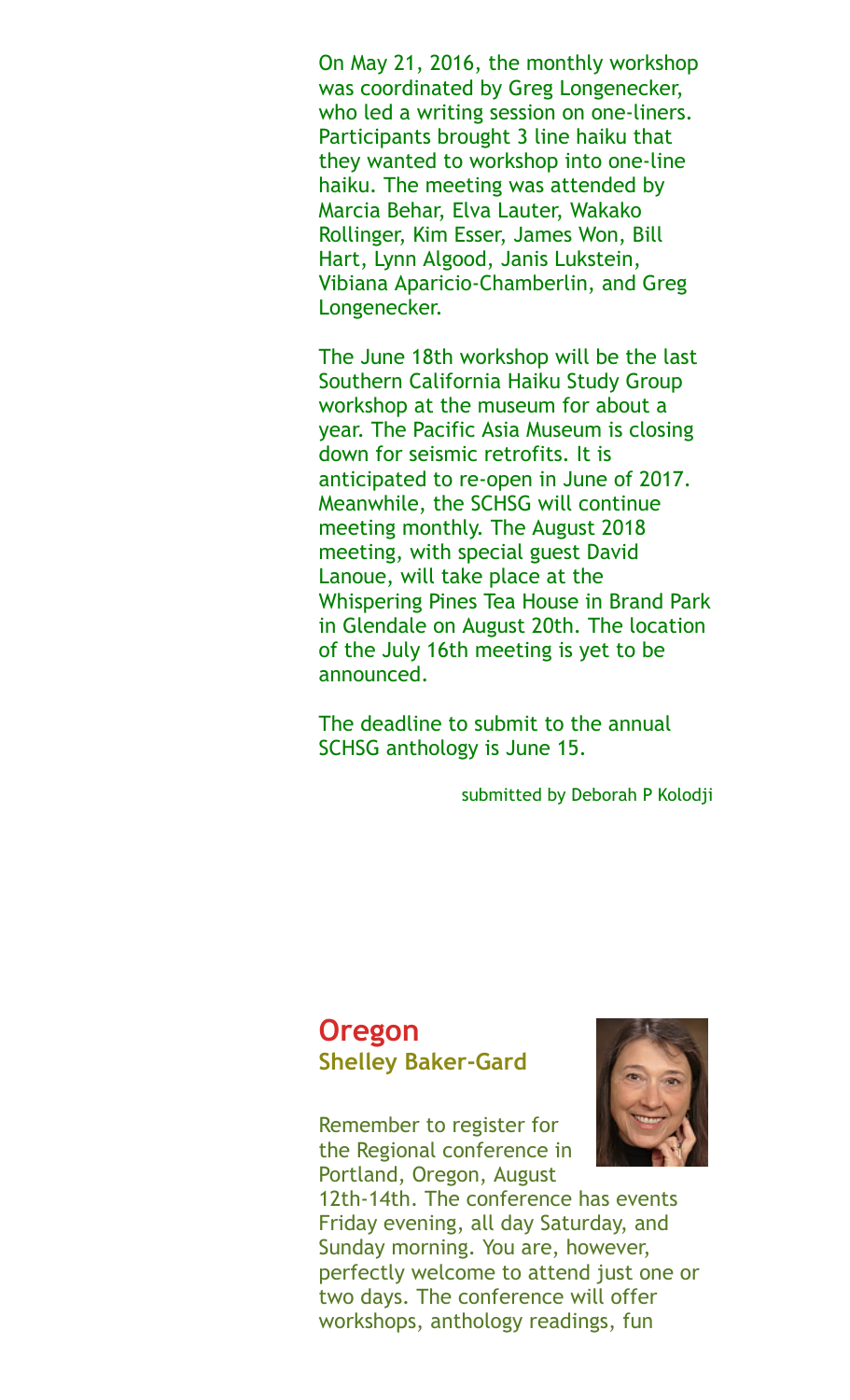dinners, and a guided tour of a Japanese garden. See the HSA Oregon Website for [details: http://www.hsa](http://www.hsa-haiku.org/meetings.htmundefined)haiku.org/meetings.htm or contact Shelley Baker-Gard at [sbakergard@msn.com](mailto:sbakergard@msn.com).

### **Good News**

No registration fee.

Oregon HSA members are continuing to meet in their close-to-home poetry groups, and as many as possible will be at the conference to welcome the poets attending from out of state and elsewhere within the state. We hope to see you here!

**Mid-West Julie Warther** 

## **Ohaio-ku Study Group**



The Ohaio-ku Study Group met Saturday, May 14, at the Cuyahoga Falls Library with nine members in attendance: Susan Mallernee , Phyllis Lee , Jill Lange , Joe McKeon , Kevin Rainwater , Holli Rainwater , Nancy Brady Smith , Valentina Ranaldi-Adams and Julie Warther. We discussed some of our favorite poems from the most recent *Frogpond*, workshopped some of our own haiku, held a kukai and a reading. Congratulations to the winners of the first Ohaio-ku Monthly Kukai. **1st place:** Holli Rainwater **2nd place:** Susan Mallernee **3rd place:** Julie Warther. Winners received copies of *Mayfly* journal, generously supplied by Joe McKeon.

The next meeting of the Ohaio-ku Study Group will be held Saturday, June 11,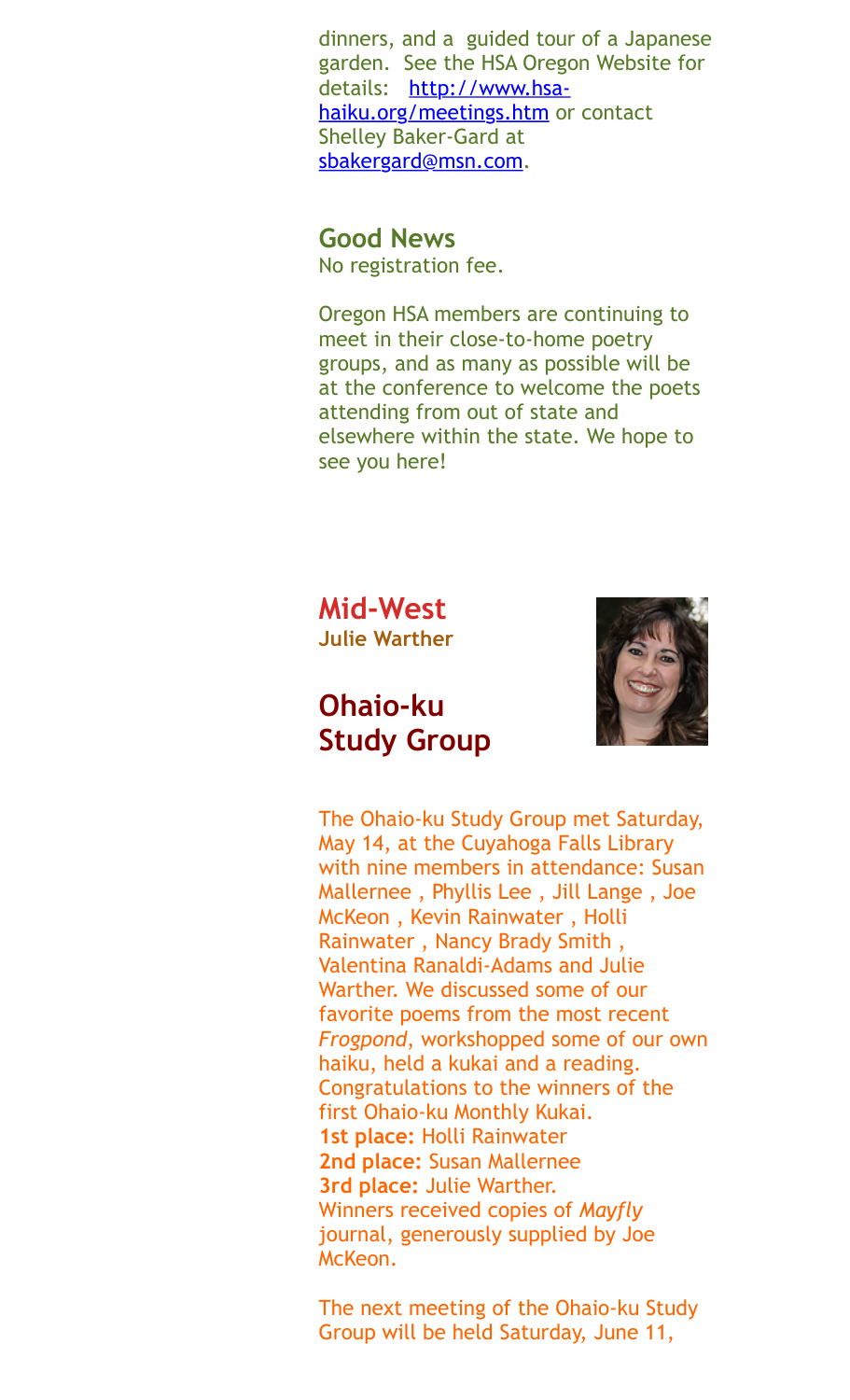2016 from 10am - noon at the Cuyahoga Fall Library in Cuyahoga Falls, Ohio. HSA member, Don Fulmer, will present a program incorporating haiku and Native American flute music.

*"Haiku is a Japanese poetic form originating in the 17th century. The ancestors of Native American flutes date back at least 1500 years, with the "modern" style flute appearing in the early 19th century. Two very different forms of expression from two very different cultures, yet they beautifully combine to express and share our experiences and emotions. Come join us to learn about and listen to the combination of haiku and Native American flute. Have fun writing haiku and listening to flute music inspired by your writing."*

In coordination with the flute program, we will hold a kukai with the theme, "Wind". Following the reading of each entry, Don will provide a flute response.

Contact Julie Warther at [wartherjulie@gmail.com](mailto:wartherjulie@gmail.com) for further information.

#### **CAR POOLS**

### **Chicago to Mineral Point, Wisconsin for the Cradle of American Haiku Festival**

Car pools from the Chicago area to the Cradle of American Haiku Festival in Mineral Point, Wisconsin, are being organized. Cars will be leaving around noon on Friday, August 5, and returning after lunch on Sunday, August 7. Travel expenses will be shared.

If interested, contact Mike Kozubek at [mkozubek@att.net](mailto:mkozubek@att.net)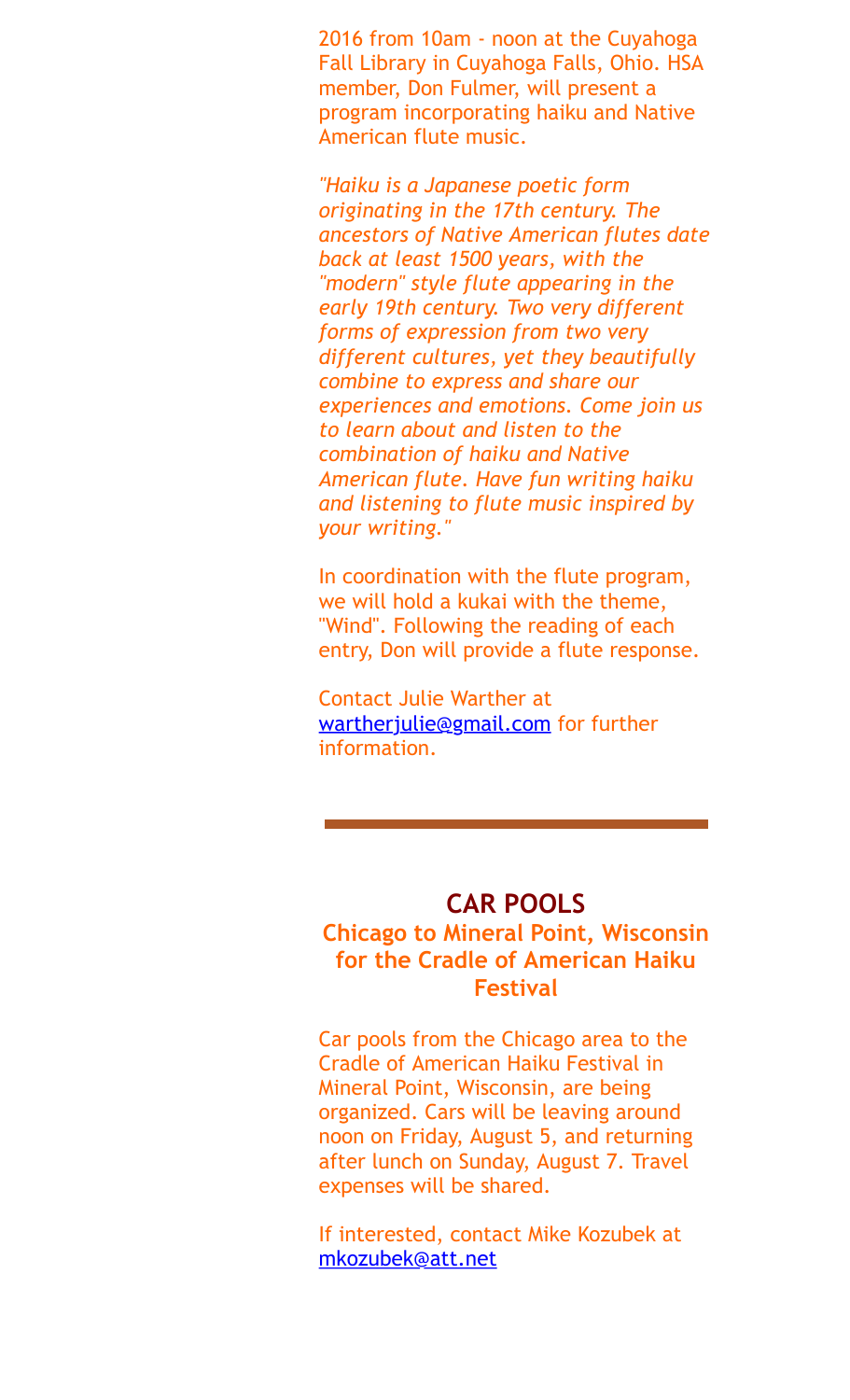### **Digregorio Exhibits In Illinois**

Charlotte Digregorio, Illinois Member, is honored to have two exhibits of her haiku/haiku sequences that will run through the first week of 2017.

The first, from July 8 through Sept. 30, will be held in Schaumburg, IL at Meet Chicago Northwest, (the Greater Woodfield Convention and Visitors Bureau).

The second exhibit will be from Oct. 1, 2016 through Jan 7, 2017 at Rolling Meadows Public Library in Rolling Meadows, IL.

In addition, Charlotte recently hosted a poetry program, sponsored by Highland Park (IL) Poetry, at Madame ZuZu's Tea House in Highland Park. The program featured a guest poet and an open mic. During the latter, she read some of her haiku.

submitted by Charlotte Digregorio

**Northeast Metro Rita Gray** 

### **Northeast Metro Summer Meeting**

\_\_\_\_\_

Saturday, June 11, 2016, 2:30-5:30 p.m. Westbeth Center for the Arts, Community Room, 155 Bank Street

Community Room is directly to the left when you enter at 155 Bank Street)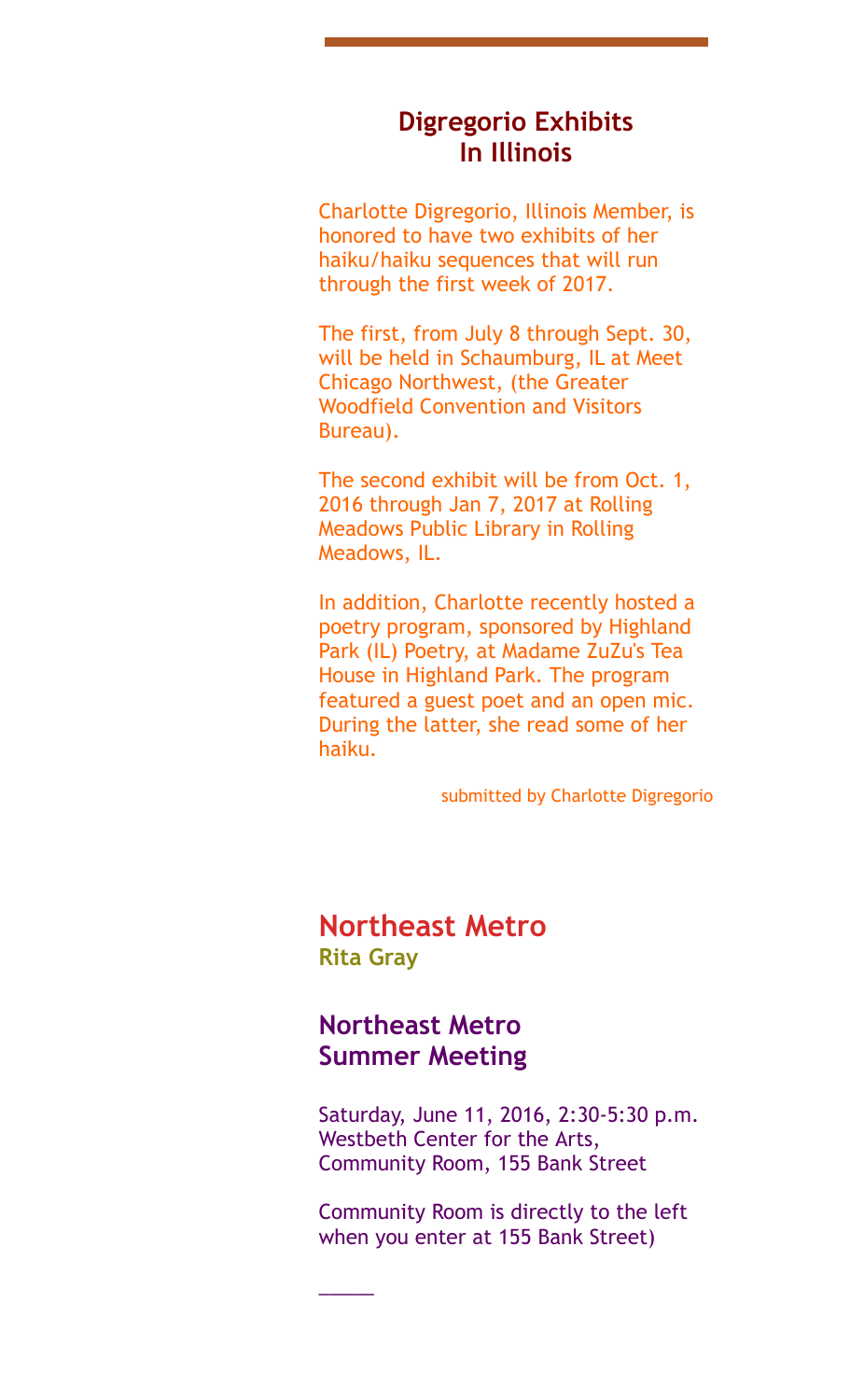### **Program:**

#### **Reconnection**

Unfortunately, due to space rental difficulties, we were unable to have a spring meeting. So let's reconnect by drawing on what we learned from Kazuko Nishimura at our October meeting. We will hold a traditional haiku contest. Each attendee will bring two favorite haiku they've written, and by the end of the contest we will have three overall favorites, whose winners will discuss their writing process.

#### **Intermission**

**Announcements:** haiku news, new projects, upcoming events, HSA 50th anniversary plans

### **Workshop**

 $\overline{\phantom{a}}$ 

Working on something that's almost there but not quite? Need feedback to help move along the process? This is your chance to read a haiku-in-progress to a receptive group of fellow poets and get the advice and constructive criticism that will hopefully turn your unfinished work into a polished poem.

For all who are interested, we will go to dinner after the meeting, at around 6:00 p.m., at The Hudson Hound, an Irish bar/restaurant located at 575 Hudson Street between West 11th Street & Bank Street.

Try to RSVP to Rita for dinner **NO LATER THAN FRIDAY, JUNE 3.**

[ritagray58@gmail.com](mailto:ritagray58@gmail.com)

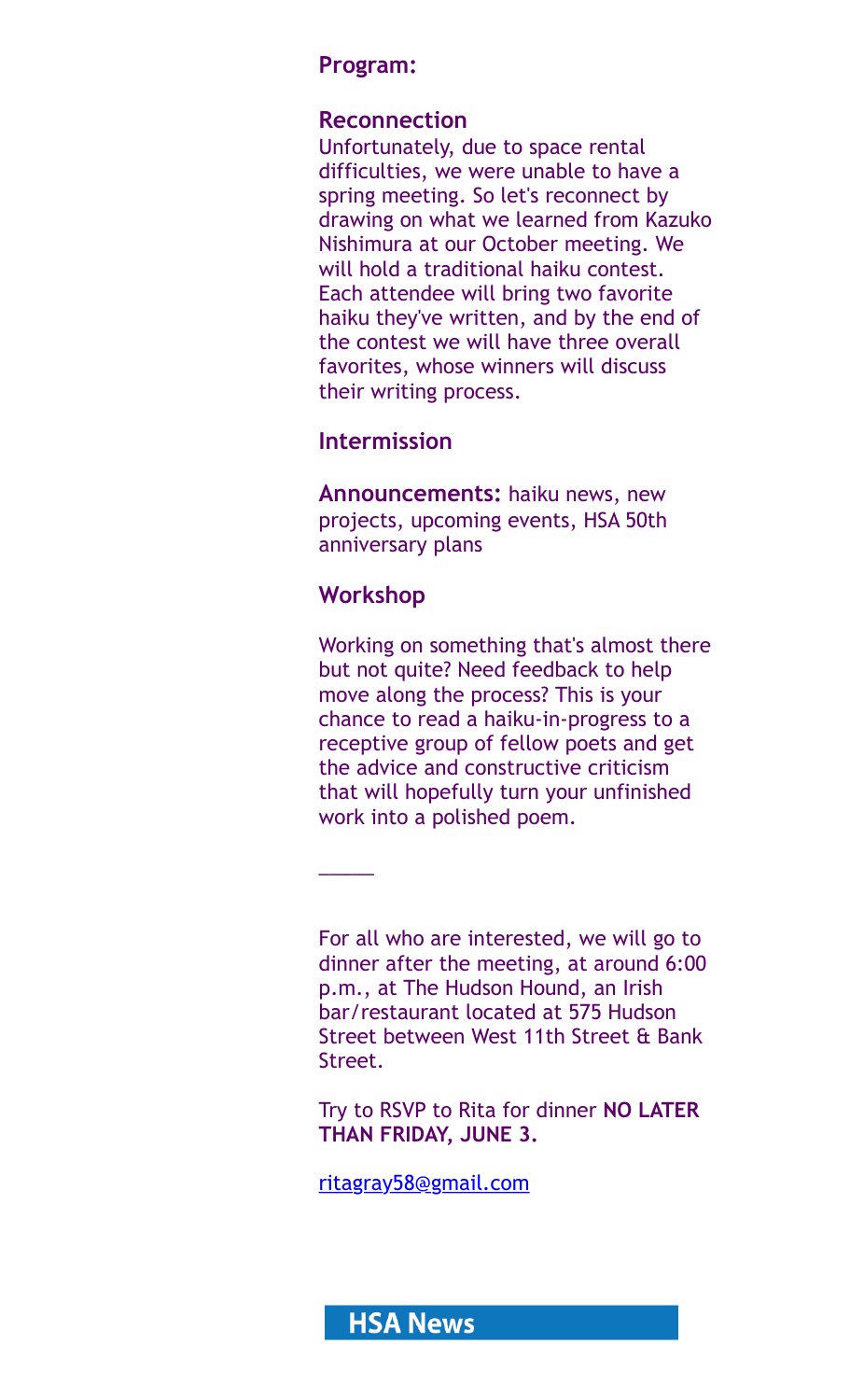## **HSA Haiku Panel at ALA**

On May 26-29, 2016, the American Literature Association held its 27th annual conference at the Hyatt Regency in San Francisco, CA, and included a panel organized by the Haiku Society of America.

On Saturday, May 28, HSA President Fay Aoyagi chaired a panel on *Interdisciplinary Approaches to American Haiku* that included papers by HSA members Ce Rosenow, Eve Luckring and Ian Marshall.

Ce Rosenow was unable to attend due to illness, but her paper, *A Careful Poetics: Caring Imagination, Caring Habits and Haiku,* was read by Beverly Acuff Momoi. It discussed feminist philosopher Maurice Hamington's work on care ethics and examined how haiku - through its use of image - can develop caring habits in the reader.

Eve Luckring presented *Video-Renku: Link and Shift in Visual Language,* exploring how film montage techniques can be employed to link and shift visually, in ways that are similar to renku. Video-poems from Luckring's *The Junicho Video-Renku Book* provided intriguing examples of how visual and sonic juxtaposition can work.

Ian Marshall's discussion of T*he Sound of Water: An Acoustic Ecology of Haiku* featured more than a dozen haiku from Allan Burns' anthology, *Where the River Goes*. He looked at the frequency of haiku about the biophony and the geophony, and the range of ways sound was represented - from rain to waterfalls to falling dew in James Hackett's *The sound of the sun.*

After the presentations, there was some discussion, including the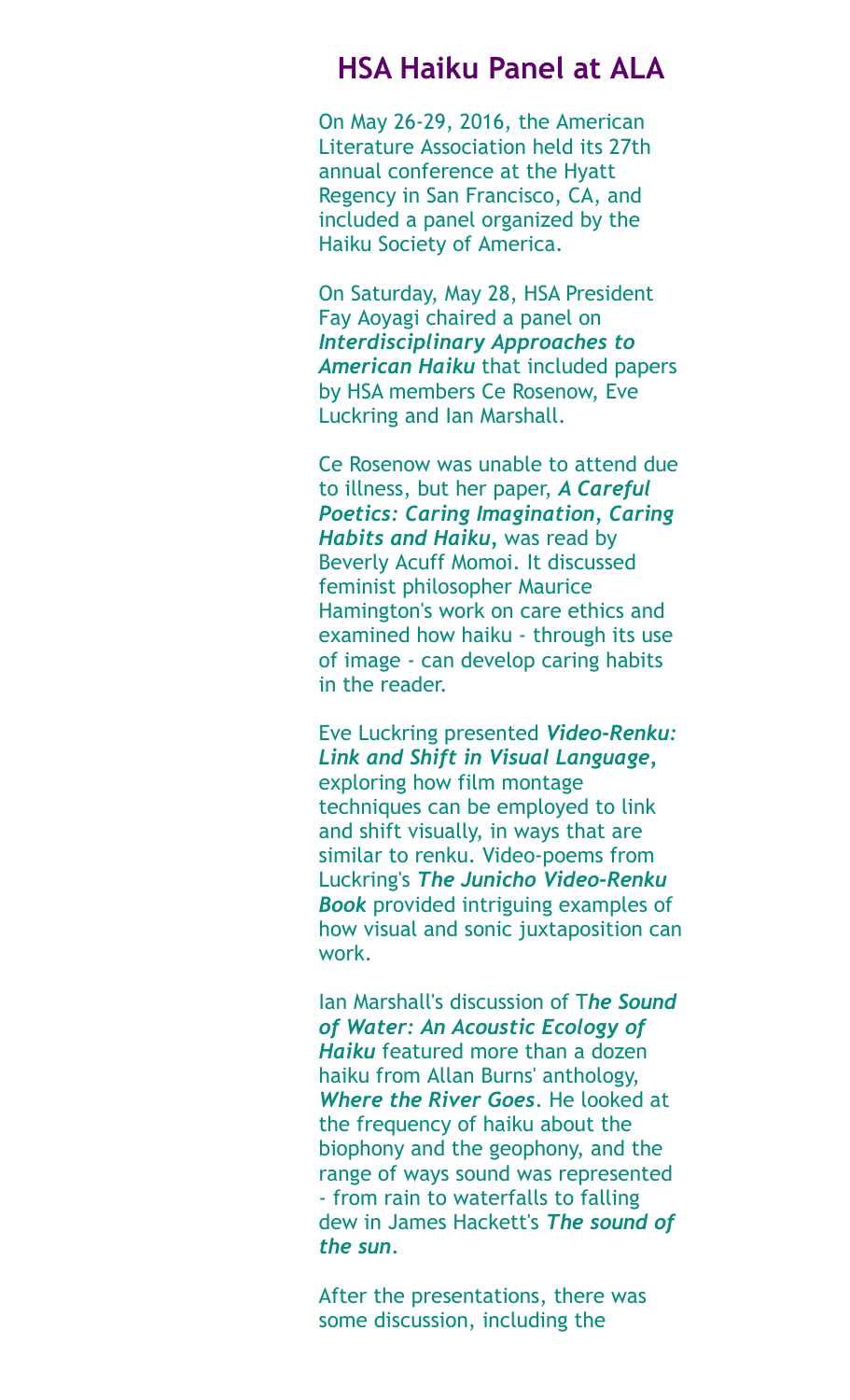observation that the three talks were complementary, adding depth to each other. Sue Antolin, Patrick Gallagher, David Grayson and Kat Momoi joined the panelists and continued the discussion over dinner at a nearby restaurant.

submitted by Beverly Acuff Momoi

Lee Gurga travelled to Tokyo recently where he and David Burleigh spoke to Hasegawa Kai's Koshi Haiku Group on April 19th. Gurga's talk was entitled *Japanese Haiku and Contemporary English-Language Haiku.* Burleigh spoke on *English Haiku in Japan.* After his talk, Gurga was interviewed by a reporter from the Asahi Newspaper, which published an article on his presentation.



Burleigh Hasegawa Gurga



英語俳句、切れ重視 元アメリカ俳句協会長ガーガさん講演



April 19 2016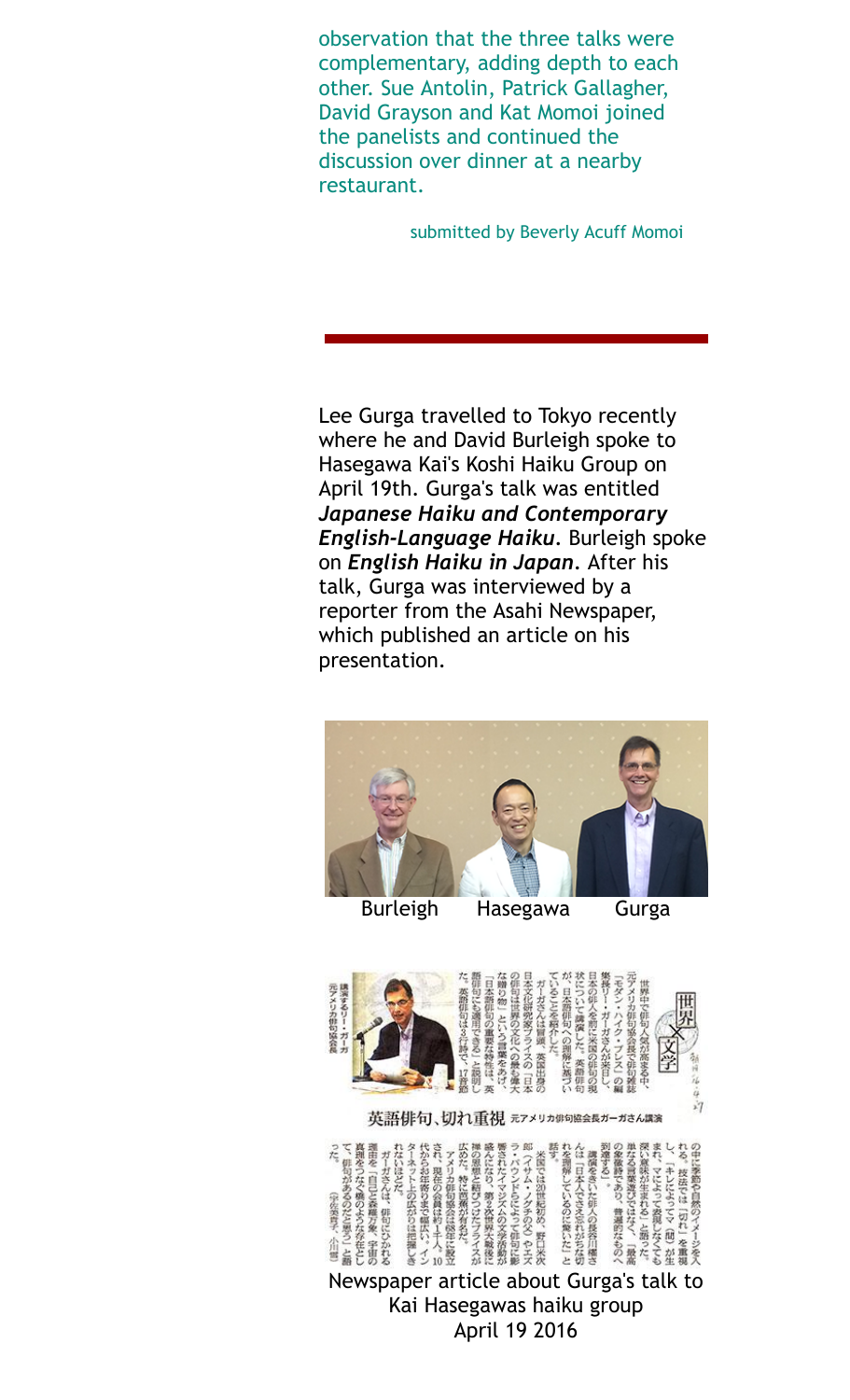Last November, The National Institute of Japanese Literature in Tokyo gave a symposium on haiku. Speakers familiar to HSA members include Lee Gurga, Toshio Kimura, and Michael Fessler. Gurga spoke on *Japanese Haiku and Contemporary English-Language Haiku,* Kimura gave a survey of international haiku in English, and Fessler gave a talk titled *The Pound Paradigm.*

All three talks are included in the *Conference on Japanese Literature* that has just been published by the National Institute of Japanese Literature.



submitted by Lee Gurga

On April 17 (International Haiku Poetry Day), Amy Losak co-presented a haiku workshop at the Queens Botanical Garden in NY ([queensbotanical.org\)](http://queensbotanical.org/). She and teacher Sachiko Clayton provided a brief overview of the form and read a selection of haiku, including several of Sydell Rosenberg's, Amy's mother (a charter member of the Haiku Society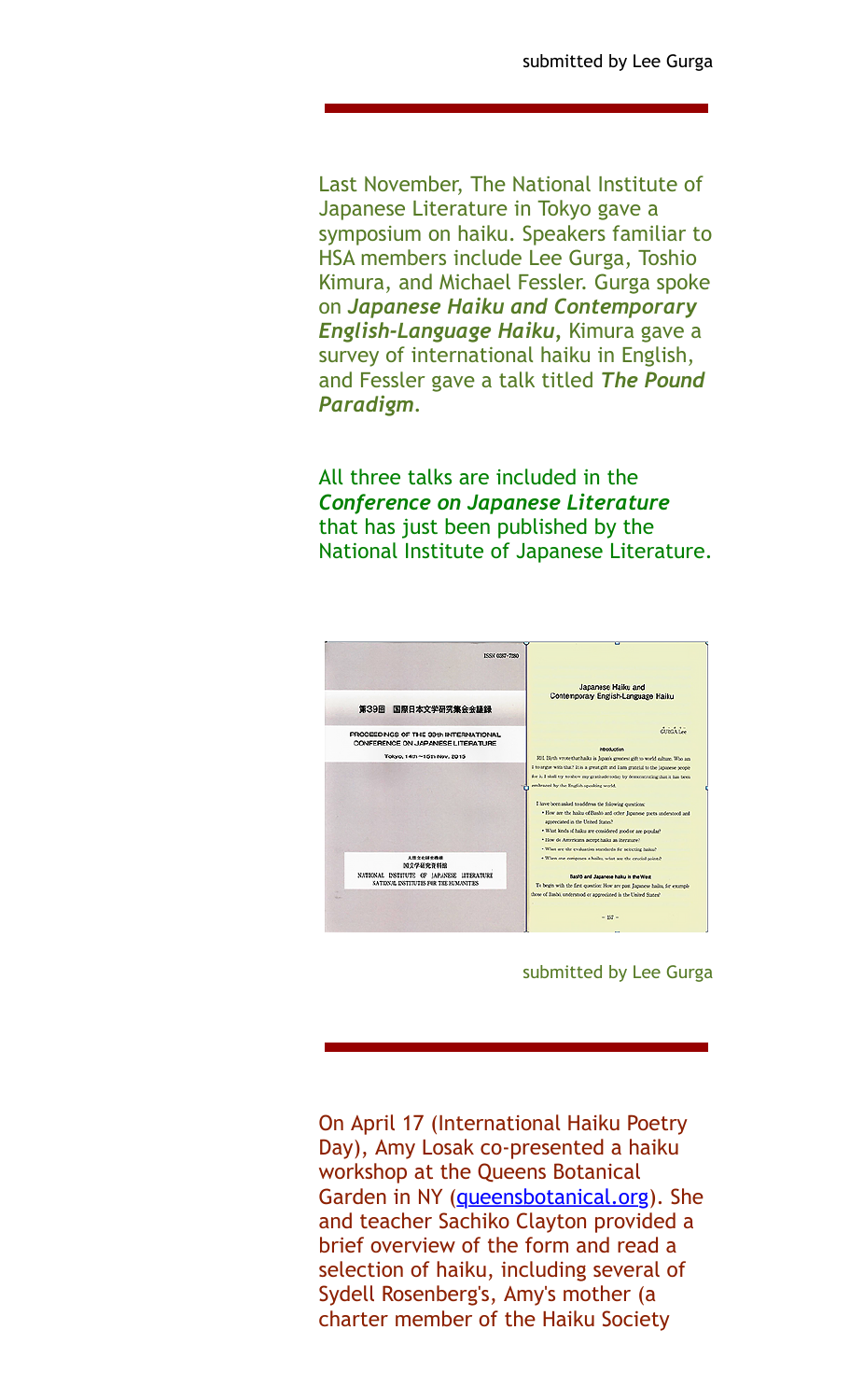America in 1968 and Secretary in 1975; 1929-1996). Participants were then encouraged to tour the grounds and write their own haiku which were then discussed in the workshop.

After this session, Amy read Sydell's haiku and senryu (as well as a few longer poems) in a separate poetry reading. The panel was made up a wonderful roster of local poets, including Queens Poet Laureate, Maria Lisella.

For the second consecutive year, Amy has sponsored this workshop in Queens, where Sydell lived, worked, wrote and raised her family. Amy spearheads other creative initiatives to bring Syd's work to new and mostly young audiences, including a successful partnership with the NY nonprofit arts education organization, Arts For All (arts-for[all.org\). Haiku are used to teach th](http://arts-for-all.org/)e basics of drawing, painting and music to second grade students at a school in the Bronx and a school in Queens. Amy has also submitted a haiku picture book manuscript to several publishers and is working with Swale [\(swaleny.org\)](http://swaleny.org)), an organization that is building a floating food forest on a barge, to integrate poetry into this project to bring fresh, natural food to the public.

[Sydellpoetry.com,](http://sydellpoetry.com/) [losak@optonline.net](mailto:losak@optonline.net)





**Ignatius Fay** HSA NEWS Editor Haiku Society of America [hsabulletin@gmail.com](mailto:hsabulletin@gmail.com)